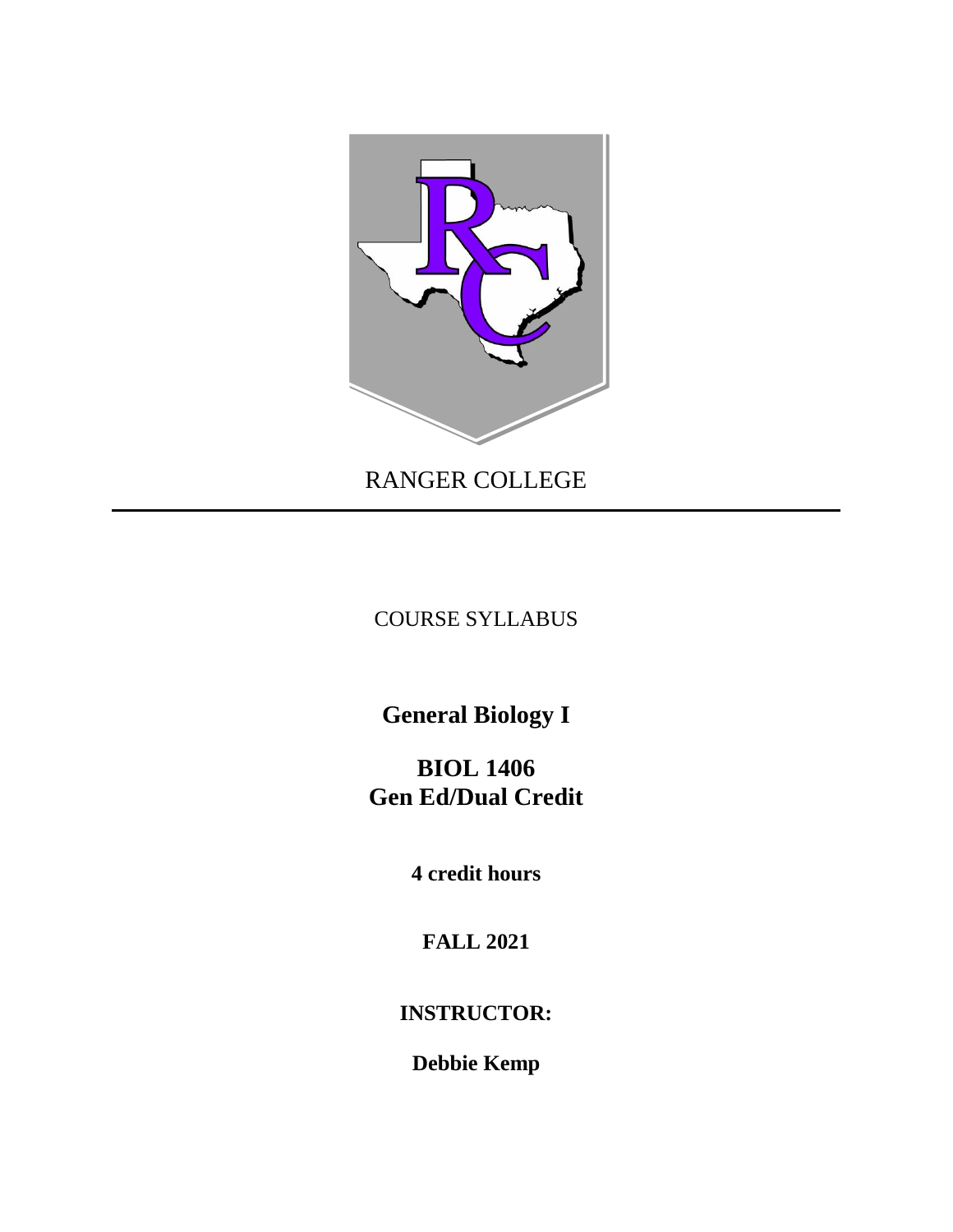| <b>INSTRUCTOR:</b> Debbie Kemp |                                                  |
|--------------------------------|--------------------------------------------------|
| EMAIL:                         | dkemp@rangercollege.edu (best method of contact) |
| <b>OFFICE:</b>                 | Brown County Campus – no office                  |
| HOURS:                         | Online by appointment                            |

### **I. Texas Core Curriculum Statement of Purpose**

Through the Texas Core Curriculum, students will gain a foundation of knowledge of human cultures and the physical and natural world, develop principles of personal and social responsibility for living in a diverse world, and advance intellectual and practical skills that are essential for all learning.

### **II. Course Description**

Fundamental principles of living organisms will be studied, including physical and chemical properties of life, organization, function, evolutionary adaptation, and classification. Concepts of cytology, reproduction, genetics, and scientific reasoning are included.

# **III. Required Background or Prerequisite**

Passing score on TSI Reading section or equivalent alternate test is recommended.

# **IV. Required Textbook and Course Materials**

### **YOU WILL HAVE TO PAY FOR THE CONNECT ACCESS & EBOOK IF YOU ARE A DUAL CREDIT STUDENT.**

You will not receive a hard copy of the text, but will have the option to order a loose-leaf **copy once you have registered for the McGraw-Hill Connect website. The easiest and fastest method to get access to Connect is to go to "Start Here!", select "Get To Know Connect" and you will be taken to the website where you will register, pay for the Connect access & get started.**

Connect Access Card for Biology: Concepts and Investigations

Hoefnagels 5e: Connect AC (2 semester) – **9781264354085**

# **V. Course Purpose**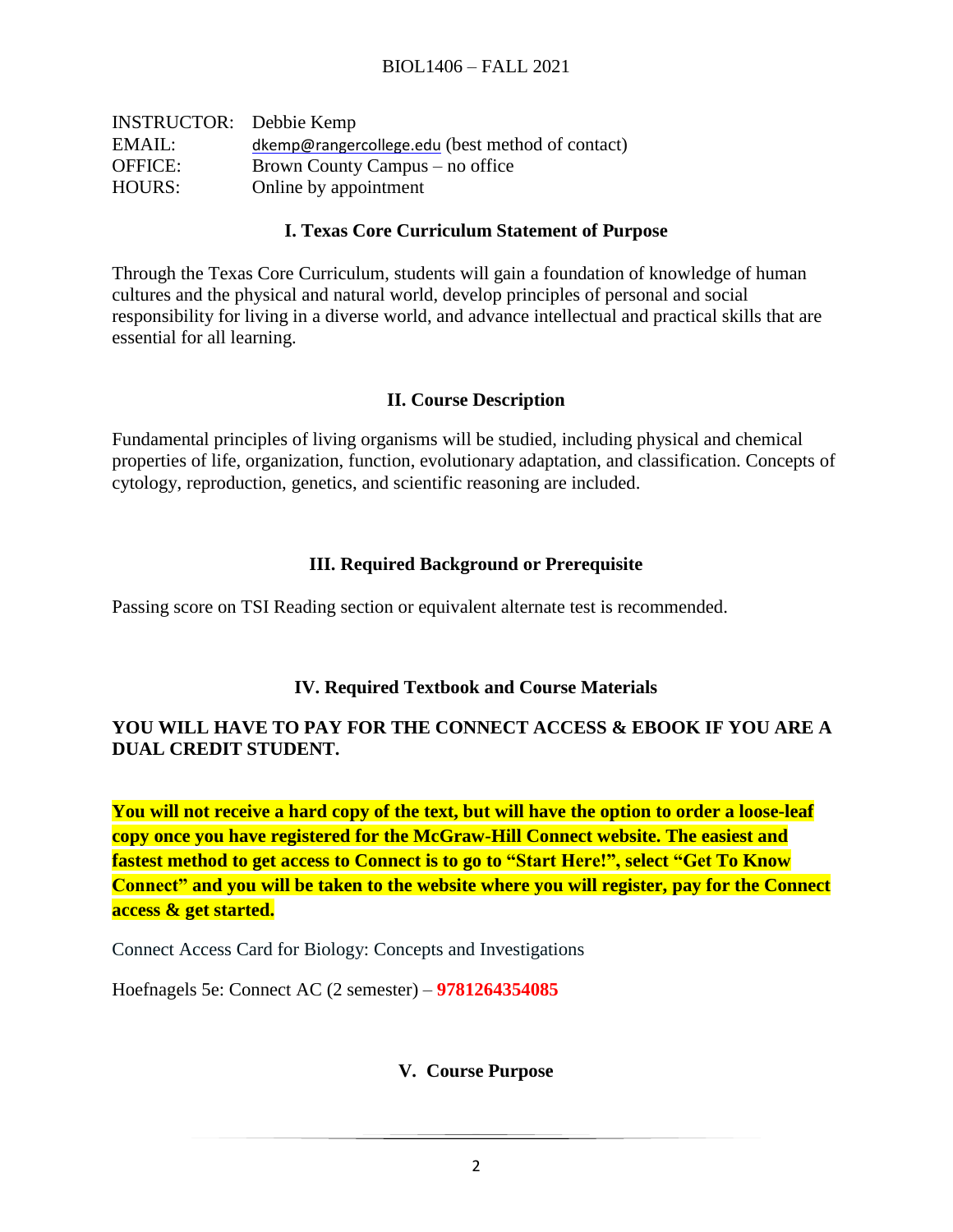#### BIOL1406 – FALL 2021

Life Science courses focus on describing, explaining and predicting natural phenomena using the scientific method. Courses involve the understanding of interactions among natural phenomena and the implications of scientific principles on the physical world and on human experiences.

### **VI. Learning Outcomes**

1. Describe the process of science as a way to understand the natural world.

2. Describe the cell as the basic unit of life.

 3. Describe the major metabolic pathways in cellular respiration and photosynthesis, and the role of enzymes and high-energy molecules, such as ATP, in these processes.

4. Describe the structure and expression of the genetic material in living organisms.

5. Describe the process of cellular division.

6. Describe the mechanics of passing characteristics from parent to offspring.

7. Describe the mechanism of organic evolution and adaptation.

# **VII. Core Objectives**

This course meets the following of the six Core Objectives established by Texas:

- ☒ **Critical Thinking Skills (CT) –** Creative thinking, innovation, inquiry, and analysis; evaluation and synthesis of information
- ☒**Communication Skills (COM) –** effective development, interpretation and expression of ideas through written, oral, and visual communication
- ☒**Empirical and Quantitative Skills (EQS) –** The manipulation and analysis of numerical data or observable facts resulting in informed conclusions
- $\boxtimes$ **Teamwork (TW)** The ability to consider different points of view and to work effectively with others to support a shared purpose or goal
- $\Box$  **Social Responsibility (SR)** Intercultural competence, knowledge of civic responsibility, and the ability to engage effectively in regional, national, and global communities
- $\Box$  **Personal Responsibility (PR)** The ability to connect choices, actions, and consequences to ethical decision-making

# **VIII. Methods of Instruction**

Reading/lectures/notes

Online practice, homework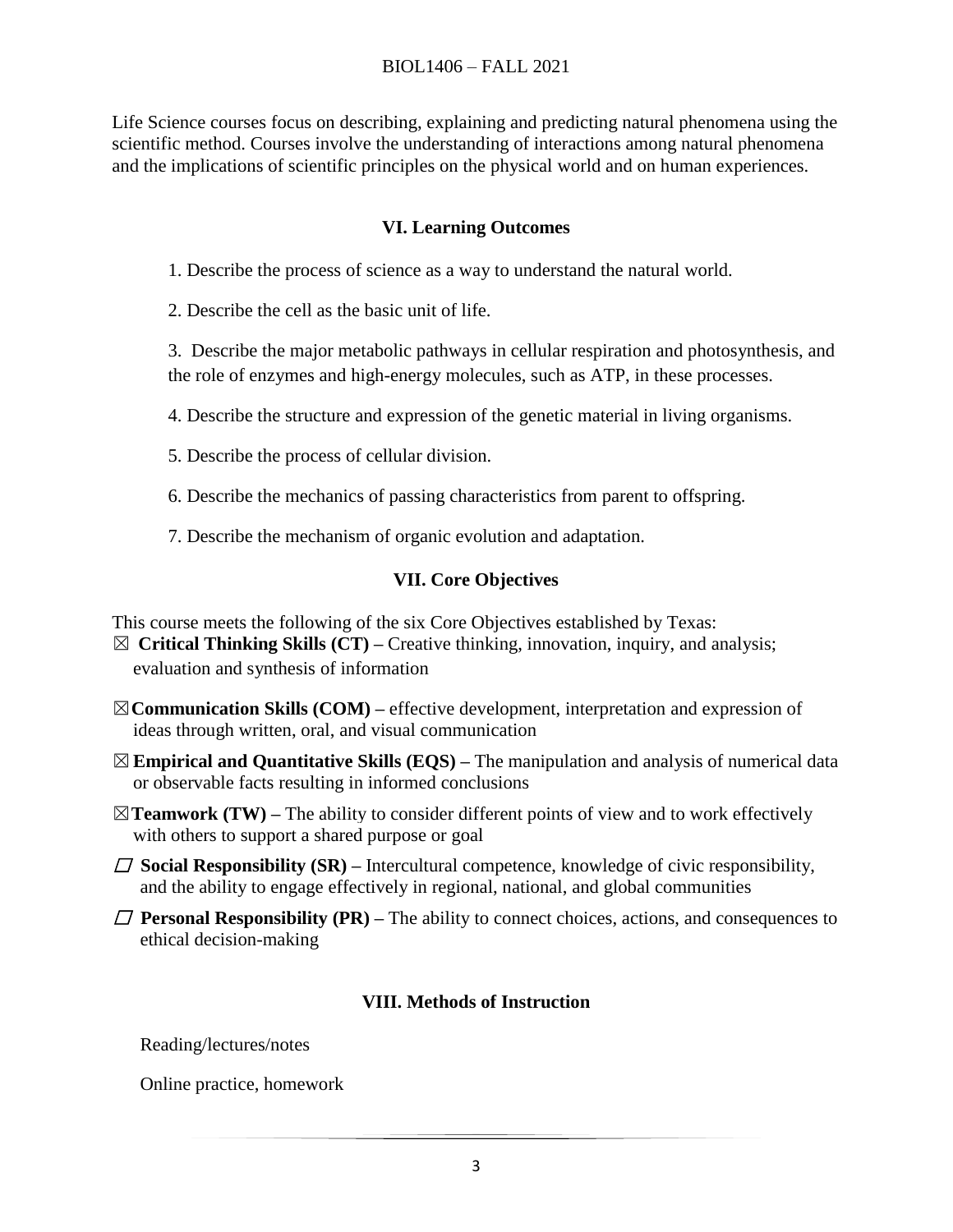LearnSmart with Connect Lab Access

Labs in which major biological principles will be demonstrated by examination of specimens, conducting experiments and viewing videos virtually.

### **IX. Methods of Assessment**

Exams will consist of multiple choice and short answer questions and will cover all material discussed in class or in reading assignments. Each question will be graded as correct or incorrect in accordance with information in the text, lectures and readings. Exam grades will be taken as the points correct.

There will be NO MAKEUP EXAMS.

ONE LAB & 3 HOMEWORK (Practice/Learn Smart) will be dropped on the last day of class. (THIS REPRESENTS YOUR EXTRA CREDIT…there will be no other extra credit opportunities.)

The course grade will be computed as follows:

| SMARTBOOK ASSIGNMENTS | 20\% |
|-----------------------|------|
| <b>UNIT EXAMS</b>     | 30%  |
| LAB                   | 25%  |
| <b>FINAL EXAM</b>     | 25%  |

Letter grades will be assigned as follows:

Grading scale:  $A = 90-100\%$   $B = 80-89$   $C = 70-79$   $D = 60-69$   $F = Below 60$ 

# **X. Course/Classroom Policies**

- 1) THE FINAL EXAM MUST BE PROCTORED!!!! This means that you will either need to come to one of the Ranger College campuses to take the exam OR use the online proctoring website *ProctorU*. You can find a link to *ProctorU* on blackboard.
- 2) It is important that you understand there is both a LECTURE COMPONENT (75%) and a LAB COMPONENT (25%), however, your grade will be ONE grade as a combination of both. You will need to be very diligent in staying on top of both parts. Please check the calendar weekly to keep up with assignments and their due dates.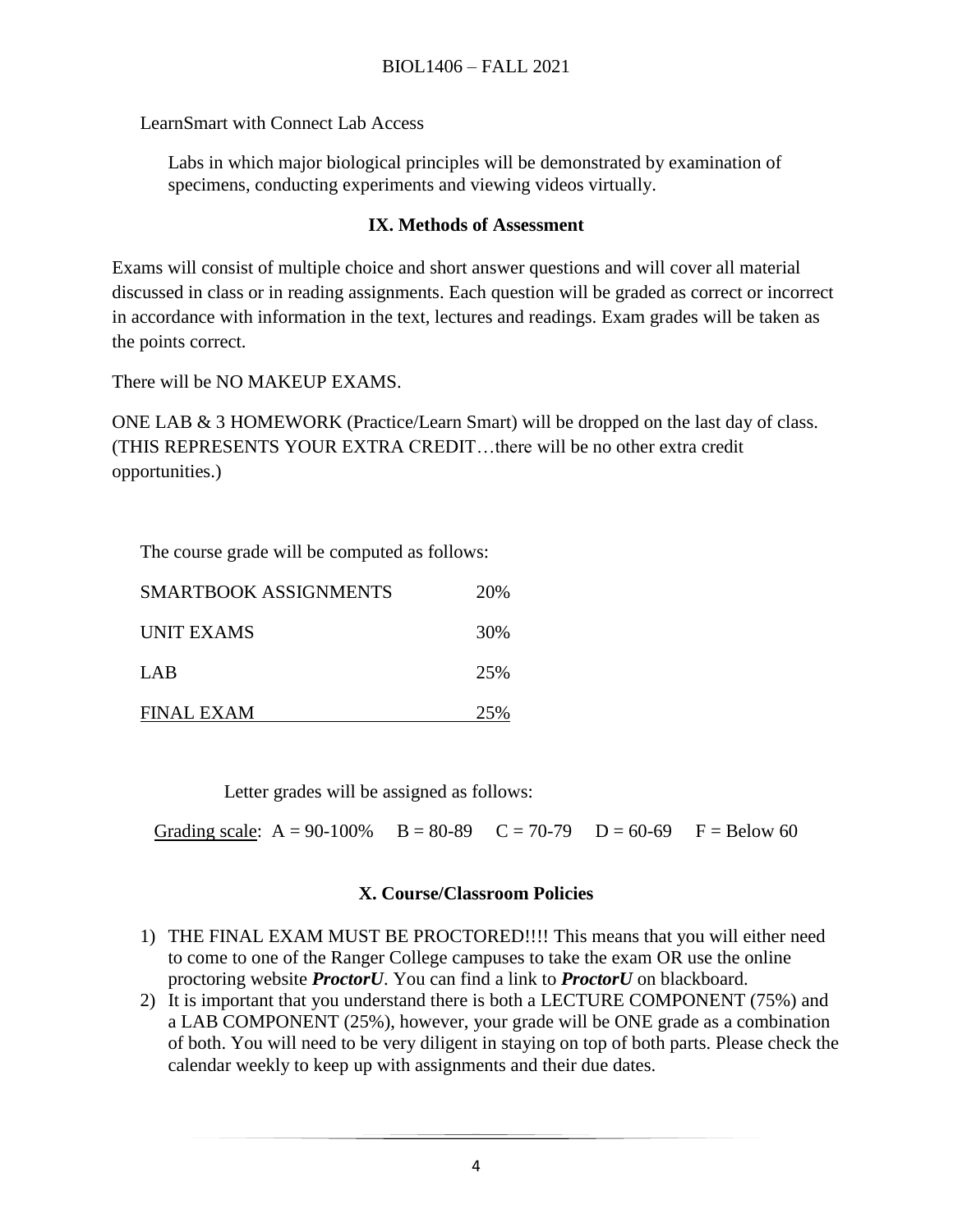3) YOUR TEXTBOOK **IS** INCLUDED IN **IncludEd**!!! (General Ed) You MUST register through blackboard so that you will have access to the CONNECT site (with LABS), if you have trouble connecting to this please email me. The BEST way to assure you are getting the correct version of the electronic text is to go through your blackboard!! Click on the very first assignment "Get To Know Connect".

{ Connect Access Card for Biology: Concepts and Investigations

Hoefnagels 5e: Connect AC (2 semester) – **9781264354085**

Instructions for connecting are ON BLACKBOARD!

- Assignments and Labs are assigned and are due week by week.
- Videos (YouTube) are provided in some chapters for added understanding (these are optional)
- Some weeks will have more labs assigned than others. Make sure you check the assignment schedule early each week.
- Exams are scheduled according to weekly assignments.
- Make sure that you check the schedule for exams week by week.
- Late exams will be completed for a reduced grade.
- Exams will be given on Sunday evenings between 6-10pm. Exams may not be taken early.
- FINAL EXAM TBA

#### **XI. Course Outline/Schedule**

#### BIOLOGY 1406

#### Course Calendar

#### **For Gen Ed. --YOUR TEXTBOOK IS INCLUDED IN IncludEd!!!**

| Week 1      |                            |      |
|-------------|----------------------------|------|
| May 24 - 30 | Get to Know Connect        | Exam |
|             | Virtual Lab Tutorial       | Lab  |
|             | Lab Safety-Hand Washing    | Lab  |
|             | Lab Safety-Personal Safety | Lab  |
|             | Smart Book Ch 1. - Science |      |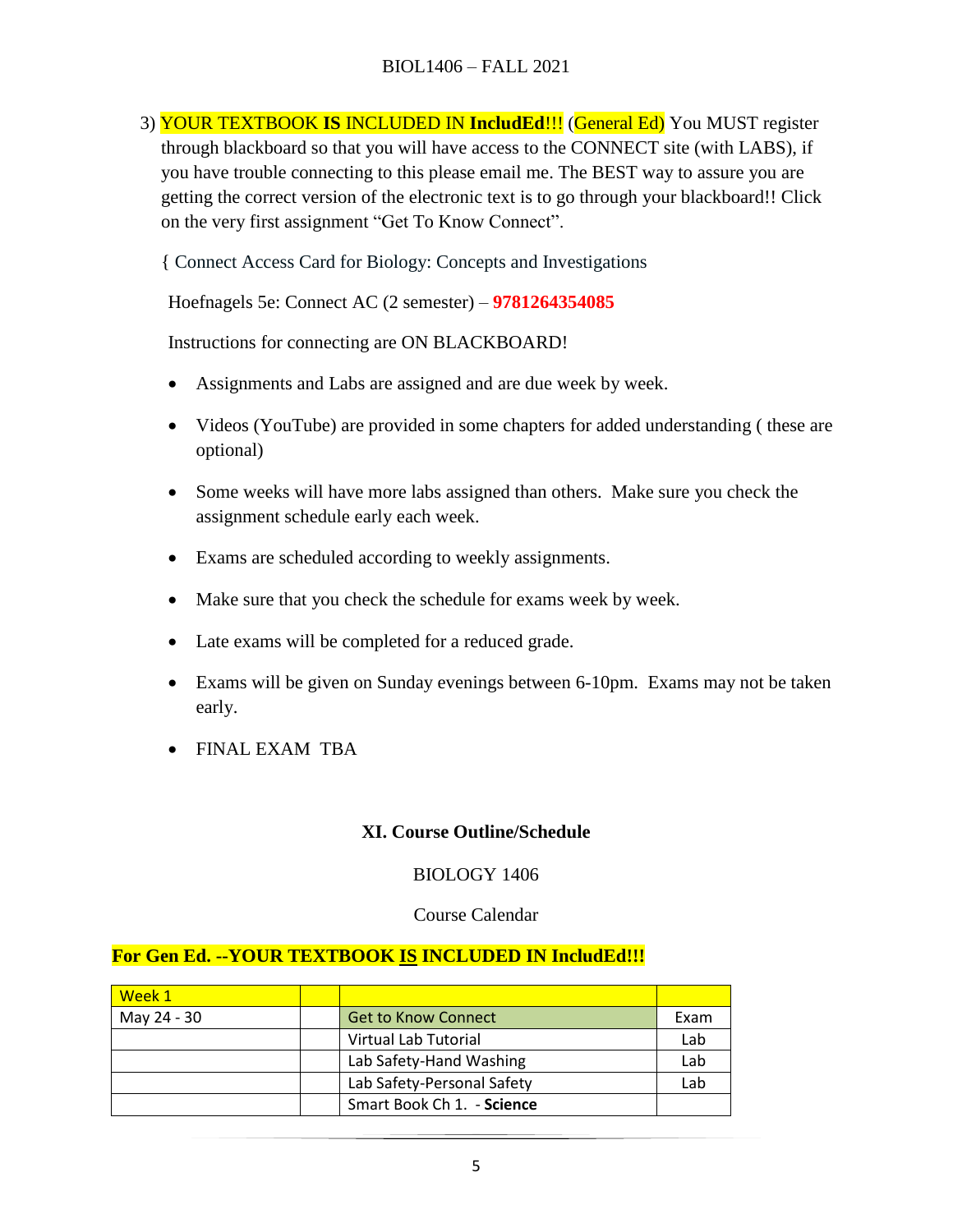| Due: August 8         | Scientific Method - Project                 | Project   |
|-----------------------|---------------------------------------------|-----------|
|                       | Applying the Scientific Method:Pillbugs     | Lab       |
| <b>Week 2</b>         |                                             |           |
| May 31-June 6         | SmartBook Ch. 2 Chemistry                   | <b>SB</b> |
|                       | <b>Molecules and Elements</b>               | Video     |
|                       | Molecules of Life                           | Video     |
|                       | <b>Chemical Composition of Cells</b>        | Lab       |
|                       | Spectro                                     | Lab       |
| Week <sub>3</sub>     |                                             |           |
| June 7 - 13           | Smart Book Ch.3 Cells                       | <b>SB</b> |
|                       | Microscopy: Oil Immersion                   | Lab       |
|                       | Microscopy: Bright Field                    | Lab       |
|                       | Microscopy: Wet Mount                       | Lab       |
|                       | Cells                                       | Viddo     |
|                       | Exam Review: Ch 1,2,3                       | Review    |
| Sunday, June 13, 2021 | Exam: Ch. 1,2,3                             | Exam      |
| Week 4                |                                             |           |
| June 14 -20           | SmartBook Ch. 7 DNA Structure               | SB        |
|                       | DNA/RNA                                     | Video     |
|                       | DNA/RNA II                                  | Video     |
|                       | <b>Osmosis-Selectively Perm Membrane</b>    | Lab       |
|                       | Osmosis-Elodea Leaves                       | Lab       |
|                       | <b>Osmosis-Red Blood Cells</b>              | Lab       |
| Friday, June 18, 2021 | Project Design Due                          | Project   |
|                       | Exam Review Chapter 7                       | Review    |
| Week 5                |                                             |           |
| June 21-June 27       | <b>SmartBook Chapter 8 DNA Replication</b>  | SB        |
|                       | <b>DNA Replication</b>                      | Video     |
|                       | DNA Biology & Technology-Gel Electro        | Lab       |
|                       | DNA Biology & Technology-DNA Isolation      | Lab       |
| Week 6                |                                             |           |
| June 28 - July 4      | SmartBook Chapter 9                         | <b>SB</b> |
|                       | <b>DNA Technology</b>                       | Video     |
|                       | <b>Cell Division-Examining Mitosis</b>      | Lab       |
|                       | Exam Review: Ch. 8 & 9                      | Review    |
| Sunday, July 04, 2021 | Exam Chapters 7,8,9                         | Exam      |
| Week 7                |                                             |           |
| July 5 - July 11      | Smart Book Ch. 10 Inheritaace               | SB        |
|                       | <b>Mendelian Genetics: Fruit Fly</b>        |           |
|                       | Characteristics                             | Lab       |
|                       | <b>Mendelian Genetics: Monohybrid Cross</b> | Lab       |
|                       | Mendelian Genetics: Monohybrid Plant        | Lab       |
|                       | Inheritance                                 | Video     |
|                       | Chromosomal Inheritance                     | Video     |
|                       | Exam Review: Ch 10                          | Review    |
| Sunday, July 11, 2021 | Exam: Chapter 10                            | Exam      |